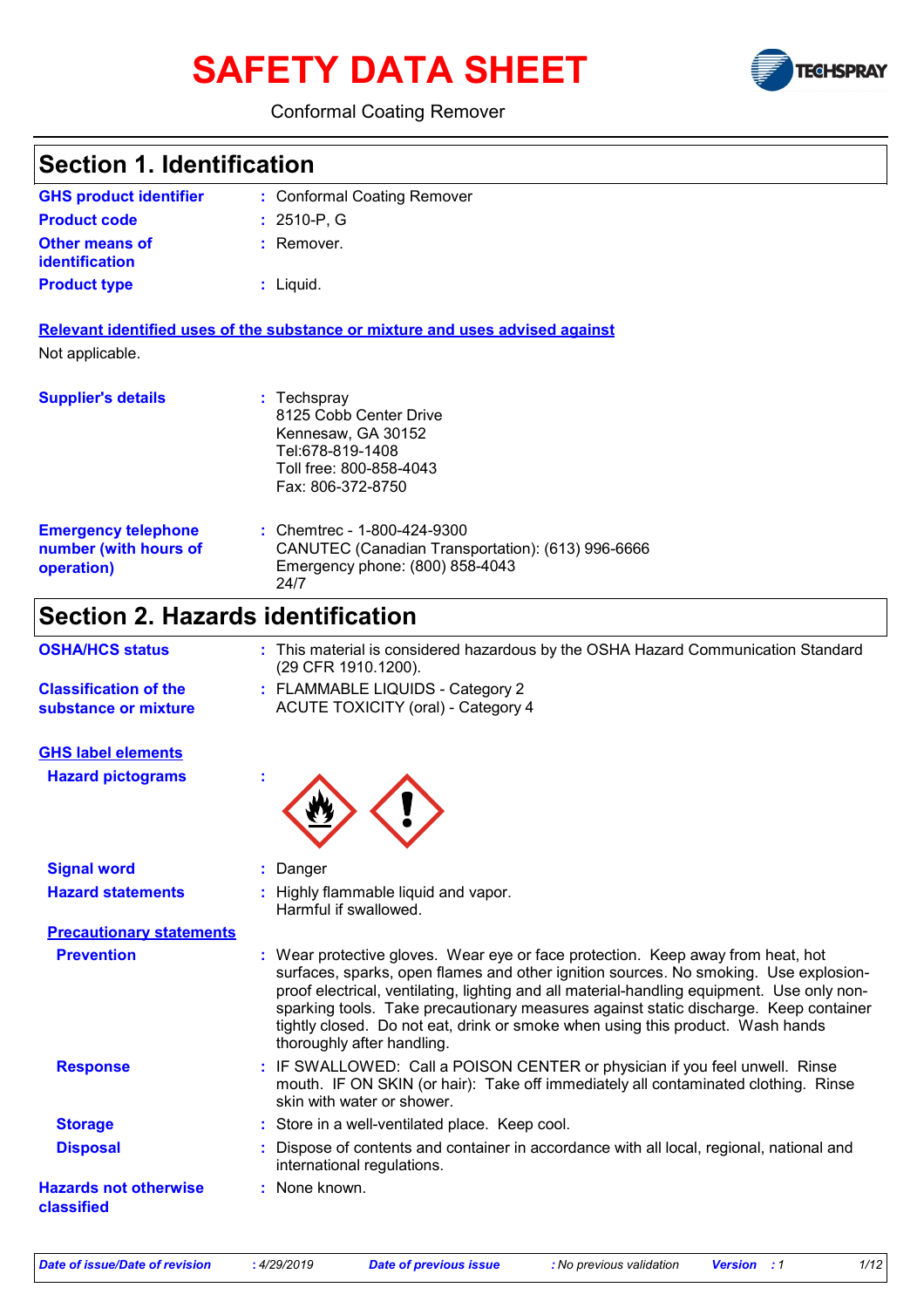# **Section 3. Composition/information on ingredients**

### **Other means of identification Substance/mixture :**

- : Mixture
- **:** Remover.

| <b>Ingredient name</b> |     | <b>CAS number</b> |
|------------------------|-----|-------------------|
| tetrahydrofuran        | ≥90 | 109-99-9          |

Any concentration shown as a range is to protect confidentiality or is due to batch variation.

**There are no additional ingredients present which, within the current knowledge of the supplier and in the concentrations applicable, are classified as hazardous to health or the environment and hence require reporting in this section.**

**Occupational exposure limits, if available, are listed in Section 8.**

**Most important symptoms/effects, acute and delayed**

### **Section 4. First aid measures**

### **Description of necessary first aid measures**

| Eye contact         | : Immediately flush eyes with plenty of water, occasionally lifting the upper and lower<br>eyelids. Check for and remove any contact lenses. Continue to rinse for at least 10<br>minutes. Get medical attention if irritation occurs.                                                                                                                                                                                                                                                                                                                                                                                                                                                                                                                                                                                        |
|---------------------|-------------------------------------------------------------------------------------------------------------------------------------------------------------------------------------------------------------------------------------------------------------------------------------------------------------------------------------------------------------------------------------------------------------------------------------------------------------------------------------------------------------------------------------------------------------------------------------------------------------------------------------------------------------------------------------------------------------------------------------------------------------------------------------------------------------------------------|
| <b>Inhalation</b>   | : Remove victim to fresh air and keep at rest in a position comfortable for breathing. If<br>not breathing, if breathing is irregular or if respiratory arrest occurs, provide artificial<br>respiration or oxygen by trained personnel. It may be dangerous to the person providing<br>aid to give mouth-to-mouth resuscitation. Get medical attention if adverse health effects<br>persist or are severe. If unconscious, place in recovery position and get medical<br>attention immediately. Maintain an open airway. Loosen tight clothing such as a collar,<br>tie, belt or waistband.                                                                                                                                                                                                                                  |
| <b>Skin contact</b> | : Flush contaminated skin with plenty of water. Remove contaminated clothing and<br>shoes. Get medical attention if symptoms occur. Wash clothing before reuse. Clean<br>shoes thoroughly before reuse.                                                                                                                                                                                                                                                                                                                                                                                                                                                                                                                                                                                                                       |
| <b>Ingestion</b>    | : Wash out mouth with water. Remove dentures if any. Remove victim to fresh air and<br>keep at rest in a position comfortable for breathing. If material has been swallowed and<br>the exposed person is conscious, give small quantities of water to drink. Stop if the<br>exposed person feels sick as vomiting may be dangerous. Do not induce vomiting<br>unless directed to do so by medical personnel. If vomiting occurs, the head should be<br>kept low so that vomit does not enter the lungs. Get medical attention. If necessary,<br>call a poison center or physician. Never give anything by mouth to an unconscious<br>person. If unconscious, place in recovery position and get medical attention<br>immediately. Maintain an open airway. Loosen tight clothing such as a collar, tie, belt<br>or waistband. |

| <u>MOST important symptoms/enects, acute and delayed</u>                                                 |  |  |  |
|----------------------------------------------------------------------------------------------------------|--|--|--|
|                                                                                                          |  |  |  |
| : May cause eye irritation.                                                                              |  |  |  |
| : At very high concentrations, can displace the normal air and cause suffocation from lack<br>of oxygen. |  |  |  |
| : May cause skin irritation.                                                                             |  |  |  |
| : Harmful if swallowed.                                                                                  |  |  |  |
| <b>Over-exposure signs/symptoms</b>                                                                      |  |  |  |
| : Adverse symptoms may include the following:<br>pain or irritation<br>redness<br>watering               |  |  |  |
|                                                                                                          |  |  |  |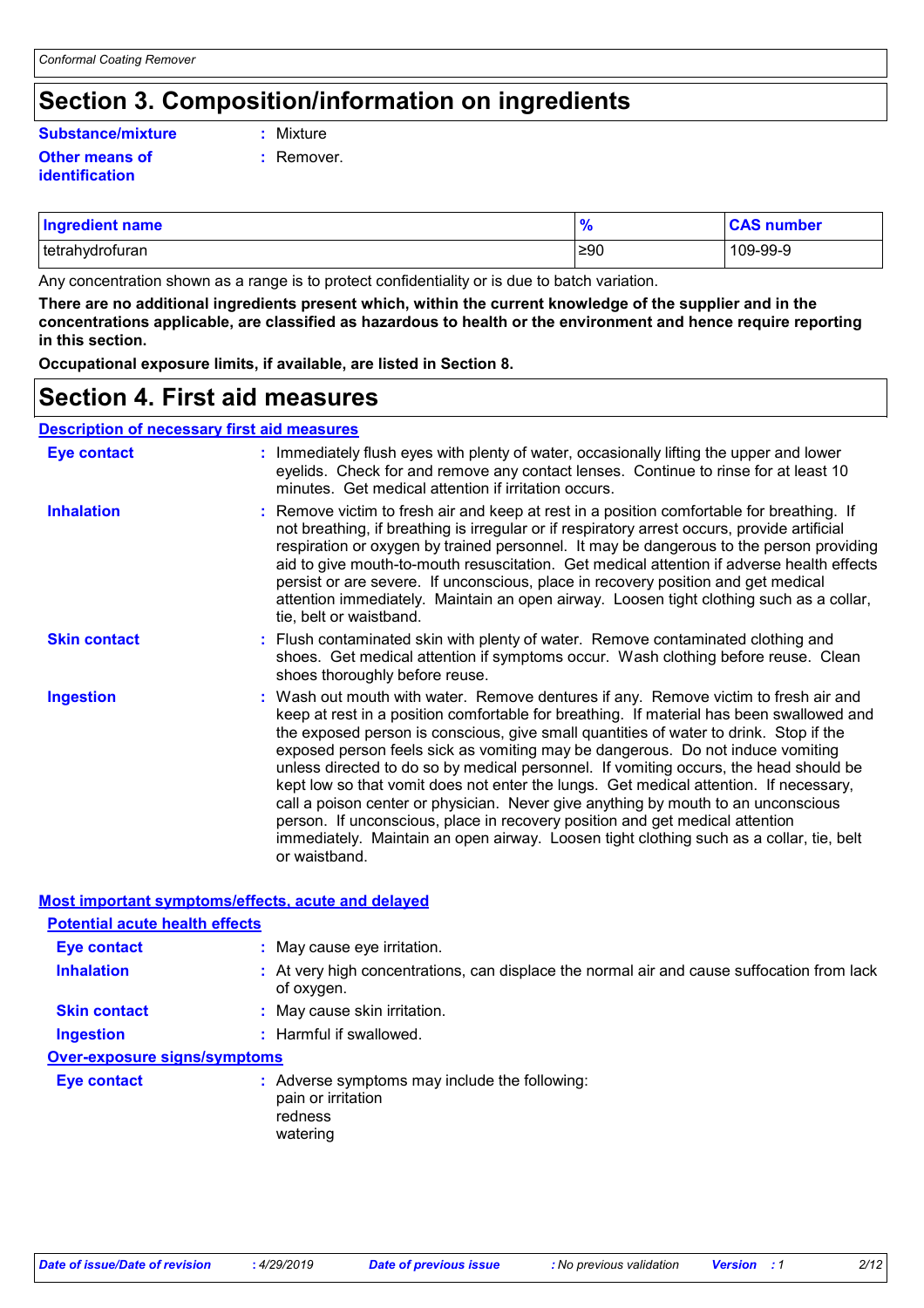# **Section 4. First aid measures**

| <b>Inhalation</b>                                                                    | : Adverse symptoms may include the following:<br>dizziness/vertigo<br>drowsiness/fatigue<br>headache<br>nausea or vomiting<br>unconsciousness |  |  |  |
|--------------------------------------------------------------------------------------|-----------------------------------------------------------------------------------------------------------------------------------------------|--|--|--|
| <b>Skin contact</b>                                                                  | : Adverse symptoms may include the following:<br>irritation<br>redness<br>dryness<br>cracking                                                 |  |  |  |
| <b>Ingestion</b>                                                                     | : Adverse symptoms may include the following:<br>nausea or vomiting<br>stomach pains                                                          |  |  |  |
| Indication of immediate medical attention and special treatment needed. if necessarv |                                                                                                                                               |  |  |  |

| <b>Notes to physician</b>         | : Treat symptomatically. Contact poison treatment specialist immediately if large<br>quantities have been ingested or inhaled.                                                |
|-----------------------------------|-------------------------------------------------------------------------------------------------------------------------------------------------------------------------------|
| <b>Specific treatments</b>        | : No specific treatment.                                                                                                                                                      |
| <b>Protection of first-aiders</b> | : No action shall be taken involving any personal risk or without suitable training. It may<br>be dangerous to the person providing aid to give mouth-to-mouth resuscitation. |

### **See toxicological information (Section 11)**

# **Section 5. Fire-fighting measures**

| <b>Extinguishing media</b>                               |                                                                                                                                                                                                                                                                                                                                                                                                                                 |
|----------------------------------------------------------|---------------------------------------------------------------------------------------------------------------------------------------------------------------------------------------------------------------------------------------------------------------------------------------------------------------------------------------------------------------------------------------------------------------------------------|
| <b>Suitable extinguishing</b><br>media                   | : Use dry chemical, $CO2$ , water spray (fog) or foam.                                                                                                                                                                                                                                                                                                                                                                          |
| Unsuitable extinguishing<br>media                        | : Do not use water jet.                                                                                                                                                                                                                                                                                                                                                                                                         |
| <b>Specific hazards arising</b><br>from the chemical     | : Highly flammable liquid and vapor. In a fire or if heated, a pressure increase will occur<br>and the container may burst, with the risk of a subsequent explosion. The vapor/gas is<br>heavier than air and will spread along the ground. Vapors may accumulate in low or<br>confined areas or travel a considerable distance to a source of ignition and flash back.<br>Runoff to sewer may create fire or explosion hazard. |
| <b>Hazardous thermal</b><br>decomposition products       | Decomposition products may include the following materials:<br>carbon dioxide<br>carbon monoxide                                                                                                                                                                                                                                                                                                                                |
| <b>Special protective actions</b><br>for fire-fighters   | : Promptly isolate the scene by removing all persons from the vicinity of the incident if<br>there is a fire. No action shall be taken involving any personal risk or without suitable<br>training. Move containers from fire area if this can be done without risk. Use water<br>spray to keep fire-exposed containers cool.                                                                                                   |
| <b>Special protective</b><br>equipment for fire-fighters | Fire-fighters should wear appropriate protective equipment and self-contained breathing<br>apparatus (SCBA) with a full face-piece operated in positive pressure mode.                                                                                                                                                                                                                                                          |

# **Section 6. Accidental release measures**

|                                | <b>Personal precautions, protective equipment and emergency procedures</b>                                                                                                                                                                                                                                                                                                                                                                                                                      |
|--------------------------------|-------------------------------------------------------------------------------------------------------------------------------------------------------------------------------------------------------------------------------------------------------------------------------------------------------------------------------------------------------------------------------------------------------------------------------------------------------------------------------------------------|
| For non-emergency<br>personnel | : No action shall be taken involving any personal risk or without suitable training.<br>Evacuate surrounding areas. Keep unnecessary and unprotected personnel from<br>entering. Do not touch or walk through spilled material. Shut off all ignition sources.<br>No flares, smoking or flames in hazard area. Avoid breathing vapor or mist. Provide<br>adequate ventilation. Wear appropriate respirator when ventilation is inadequate. Put<br>on appropriate personal protective equipment. |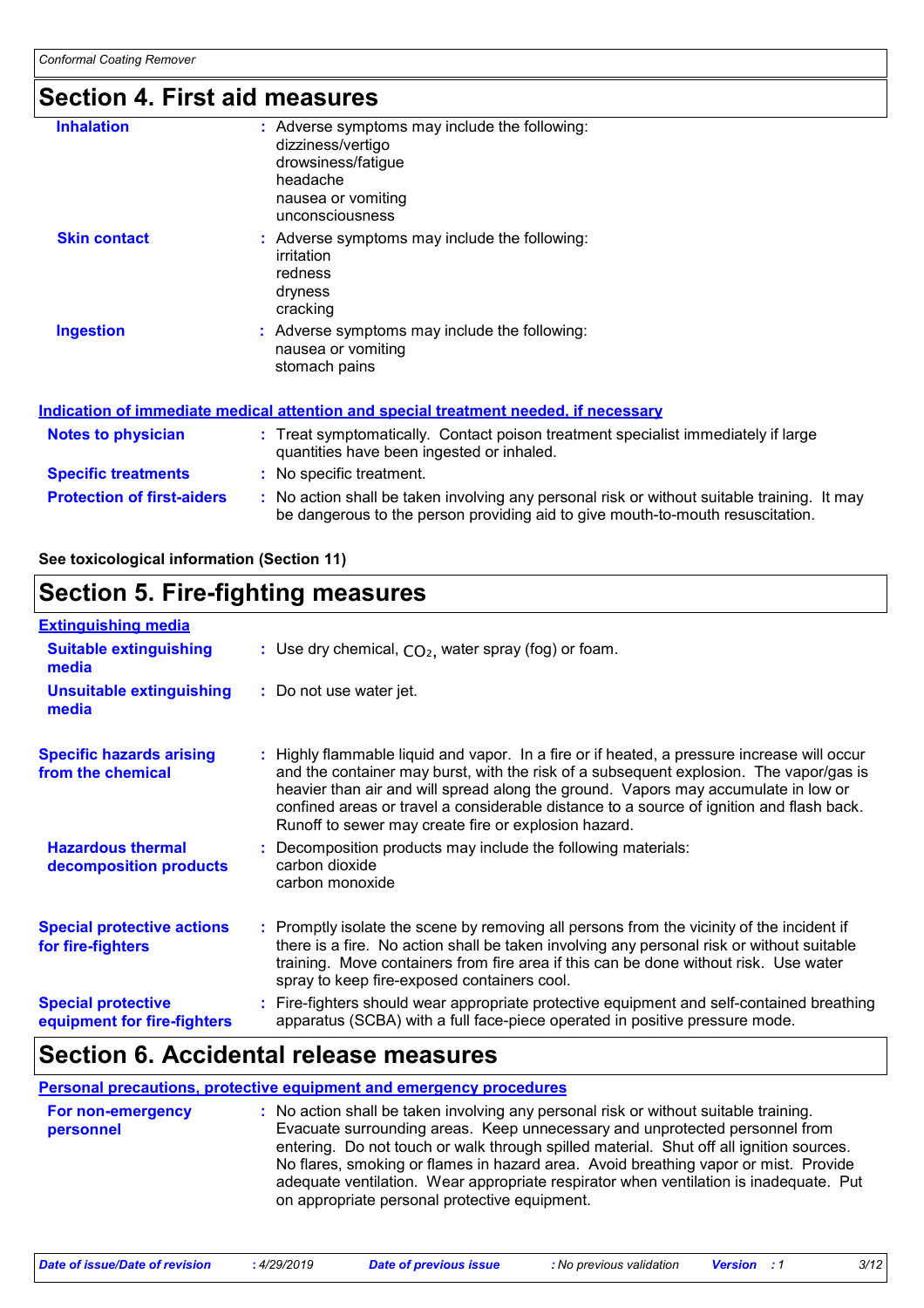# **Section 6. Accidental release measures**

| For emergency responders                                     | If specialized clothing is required to deal with the spillage, take note of any information in<br>Section 8 on suitable and unsuitable materials. See also the information in "For non-<br>emergency personnel".                                                                                                                                                                                                                                                                                                                                                                                                                                                                                                                                                     |
|--------------------------------------------------------------|----------------------------------------------------------------------------------------------------------------------------------------------------------------------------------------------------------------------------------------------------------------------------------------------------------------------------------------------------------------------------------------------------------------------------------------------------------------------------------------------------------------------------------------------------------------------------------------------------------------------------------------------------------------------------------------------------------------------------------------------------------------------|
| <b>Environmental precautions</b>                             | : Avoid dispersal of spilled material and runoff and contact with soil, waterways, drains<br>and sewers. Inform the relevant authorities if the product has caused environmental<br>pollution (sewers, waterways, soil or air).                                                                                                                                                                                                                                                                                                                                                                                                                                                                                                                                      |
| <b>Methods and materials for containment and cleaning up</b> |                                                                                                                                                                                                                                                                                                                                                                                                                                                                                                                                                                                                                                                                                                                                                                      |
| <b>Small spill</b>                                           | : Stop leak if without risk. Move containers from spill area. Use spark-proof tools and<br>explosion-proof equipment. Dilute with water and mop up if water-soluble. Alternatively,<br>or if water-insoluble, absorb with an inert dry material and place in an appropriate waste<br>disposal container. Dispose of via a licensed waste disposal contractor.                                                                                                                                                                                                                                                                                                                                                                                                        |
| <b>Large spill</b>                                           | : Stop leak if without risk. Move containers from spill area. Use spark-proof tools and<br>explosion-proof equipment. Approach release from upwind. Prevent entry into sewers,<br>water courses, basements or confined areas. Wash spillages into an effluent treatment<br>plant or proceed as follows. Contain and collect spillage with non-combustible,<br>absorbent material e.g. sand, earth, vermiculite or diatomaceous earth and place in<br>container for disposal according to local regulations (see Section 13). Dispose of via a<br>licensed waste disposal contractor. Contaminated absorbent material may pose the<br>same hazard as the spilled product. Note: see Section 1 for emergency contact<br>information and Section 13 for waste disposal. |

# **Section 7. Handling and storage**

#### **Precautions for safe handling**

| <b>Protective measures</b>                                                       | : Put on appropriate personal protective equipment (see Section 8). Do not ingest. Avoid<br>contact with eyes, skin and clothing. Avoid breathing vapor or mist. Use only with<br>adequate ventilation. Wear appropriate respirator when ventilation is inadequate. Do<br>not enter storage areas and confined spaces unless adequately ventilated. Keep in the<br>original container or an approved alternative made from a compatible material, kept<br>tightly closed when not in use. Store and use away from heat, sparks, open flame or<br>any other ignition source. Use explosion-proof electrical (ventilating, lighting and<br>material handling) equipment. Use only non-sparking tools. Take precautionary<br>measures against electrostatic discharges. Empty containers retain product residue<br>and can be hazardous. Do not reuse container. |  |
|----------------------------------------------------------------------------------|---------------------------------------------------------------------------------------------------------------------------------------------------------------------------------------------------------------------------------------------------------------------------------------------------------------------------------------------------------------------------------------------------------------------------------------------------------------------------------------------------------------------------------------------------------------------------------------------------------------------------------------------------------------------------------------------------------------------------------------------------------------------------------------------------------------------------------------------------------------|--|
| <b>Advice on general</b><br>occupational hygiene                                 | Eating, drinking and smoking should be prohibited in areas where this material is<br>handled, stored and processed. Workers should wash hands and face before eating,<br>drinking and smoking. Remove contaminated clothing and protective equipment before<br>entering eating areas. See also Section 8 for additional information on hygiene<br>measures.                                                                                                                                                                                                                                                                                                                                                                                                                                                                                                   |  |
| <b>Conditions for safe storage,</b><br>including any<br><i>incompatibilities</i> | Store in accordance with local regulations. Store in a segregated and approved area.<br>Store in original container protected from direct sunlight in a dry, cool and well-ventilated<br>area, away from incompatible materials (see Section 10) and food and drink. Eliminate<br>all ignition sources. Separate from oxidizing materials. Keep container tightly closed<br>and sealed until ready for use. Containers that have been opened must be carefully<br>resealed and kept upright to prevent leakage. Do not store in unlabeled containers.<br>Use appropriate containment to avoid environmental contamination.                                                                                                                                                                                                                                    |  |

### **Section 8. Exposure controls/personal protection**

### **Control parameters Occupational exposure limits**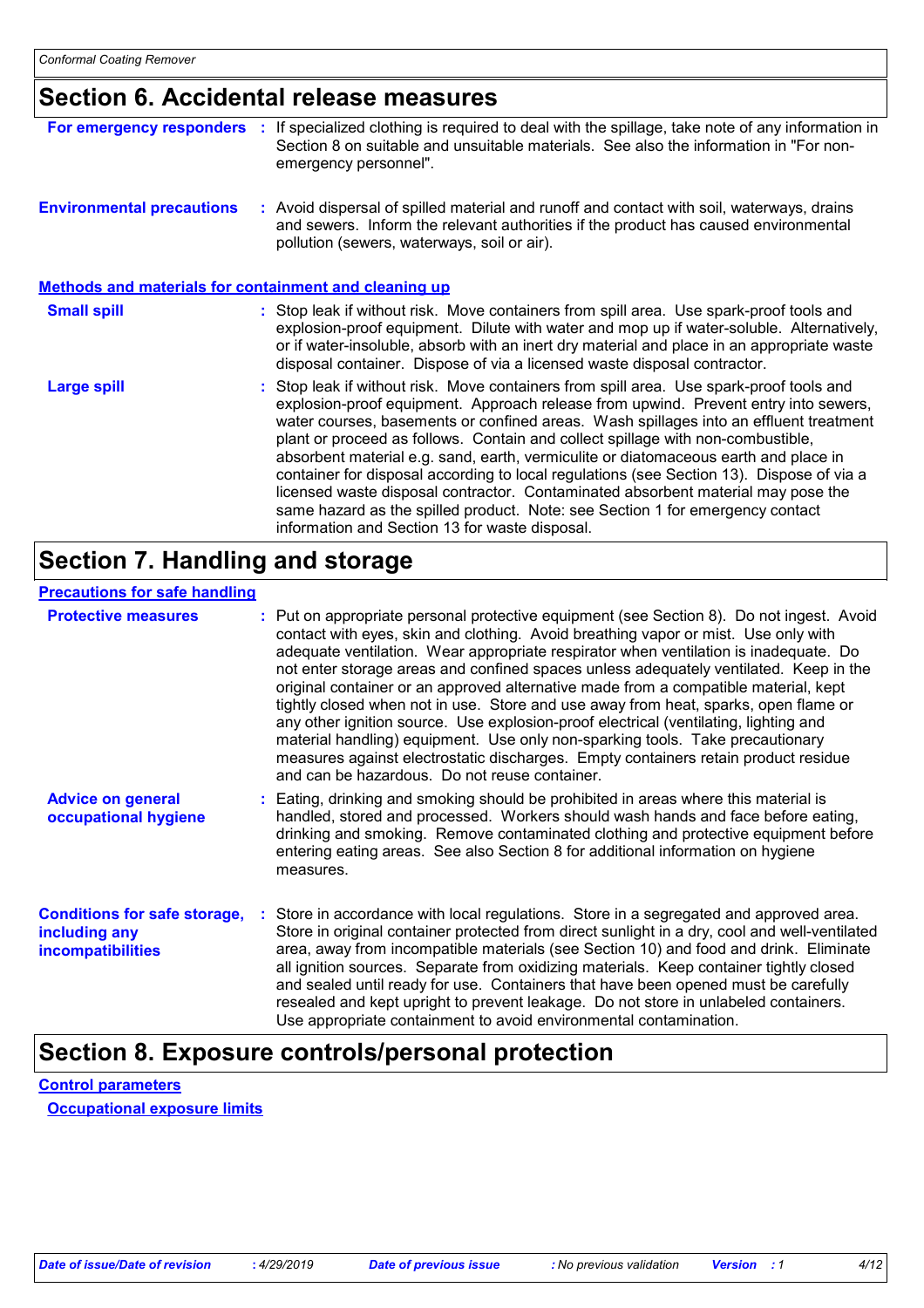# **Section 8. Exposure controls/personal protection**

| <b>Ingredient name</b> | <b>Exposure limits</b>                    |
|------------------------|-------------------------------------------|
| tetrahydrofuran        | <b>ACGIH TLV (United States, 3/2015).</b> |
|                        | Absorbed through skin.                    |
|                        | STEL: 100 ppm 15 minutes.                 |
|                        | TWA: 50 ppm 8 hours.                      |
|                        | NIOSH REL (United States, 10/2013).       |
|                        | STEL: 735 mg/m <sup>3</sup> 15 minutes.   |
|                        | STEL: 250 ppm 15 minutes.                 |
|                        | TWA: 590 mg/m <sup>3</sup> 10 hours.      |
|                        | TWA: 200 ppm 10 hours.                    |
|                        | OSHA PEL (United States, 2/2013).         |
|                        | TWA: 590 mg/m <sup>3</sup> 8 hours.       |
|                        | TWA: 200 ppm 8 hours.                     |
|                        | OSHA PEL 1989 (United States, 3/1989).    |
|                        | STEL: 735 mg/m <sup>3</sup> 15 minutes.   |
|                        | STEL: 250 ppm 15 minutes.                 |
|                        | TWA: 590 mg/m <sup>3</sup> 8 hours.       |
|                        | TWA: 200 ppm 8 hours.                     |
|                        |                                           |

| <b>Appropriate engineering</b><br><b>controls</b> | : Use only with adequate ventilation. Use process enclosures, local exhaust ventilation or<br>other engineering controls to keep worker exposure to airborne contaminants below any<br>recommended or statutory limits. The engineering controls also need to keep gas,<br>vapor or dust concentrations below any lower explosive limits. Use explosion-proof<br>ventilation equipment.                                                                                                                                                                                                                                |
|---------------------------------------------------|------------------------------------------------------------------------------------------------------------------------------------------------------------------------------------------------------------------------------------------------------------------------------------------------------------------------------------------------------------------------------------------------------------------------------------------------------------------------------------------------------------------------------------------------------------------------------------------------------------------------|
| <b>Environmental exposure</b><br><b>controls</b>  | : Emissions from ventilation or work process equipment should be checked to ensure<br>they comply with the requirements of environmental protection legislation. In some<br>cases, fume scrubbers, filters or engineering modifications to the process equipment<br>will be necessary to reduce emissions to acceptable levels.                                                                                                                                                                                                                                                                                        |
| <b>Individual protection measures</b>             |                                                                                                                                                                                                                                                                                                                                                                                                                                                                                                                                                                                                                        |
| <b>Hygiene measures</b>                           | : Wash hands, forearms and face thoroughly after handling chemical products, before<br>eating, smoking and using the lavatory and at the end of the working period.<br>Appropriate techniques should be used to remove potentially contaminated clothing.<br>Wash contaminated clothing before reusing. Ensure that eyewash stations and safety<br>showers are close to the workstation location.                                                                                                                                                                                                                      |
| <b>Eye/face protection</b>                        | : Safety eyewear complying with an approved standard should be used when a risk<br>assessment indicates this is necessary to avoid exposure to liquid splashes, mists,<br>gases or dusts. If contact is possible, the following protection should be worn, unless<br>the assessment indicates a higher degree of protection: safety glasses with side-<br>shields.                                                                                                                                                                                                                                                     |
| <b>Skin protection</b>                            |                                                                                                                                                                                                                                                                                                                                                                                                                                                                                                                                                                                                                        |
| <b>Hand protection</b>                            | : Chemical-resistant, impervious gloves complying with an approved standard should be<br>worn at all times when handling chemical products if a risk assessment indicates this is<br>necessary. Considering the parameters specified by the glove manufacturer, check<br>during use that the gloves are still retaining their protective properties. It should be<br>noted that the time to breakthrough for any glove material may be different for different<br>glove manufacturers. In the case of mixtures, consisting of several substances, the<br>protection time of the gloves cannot be accurately estimated. |
| <b>Body protection</b>                            | : Personal protective equipment for the body should be selected based on the task being<br>performed and the risks involved and should be approved by a specialist before<br>handling this product. When there is a risk of ignition from static electricity, wear anti-<br>static protective clothing. For the greatest protection from static discharges, clothing<br>should include anti-static overalls, boots and gloves.                                                                                                                                                                                         |
| <b>Other skin protection</b>                      | : Appropriate footwear and any additional skin protection measures should be selected<br>based on the task being performed and the risks involved and should be approved by a<br>specialist before handling this product.                                                                                                                                                                                                                                                                                                                                                                                              |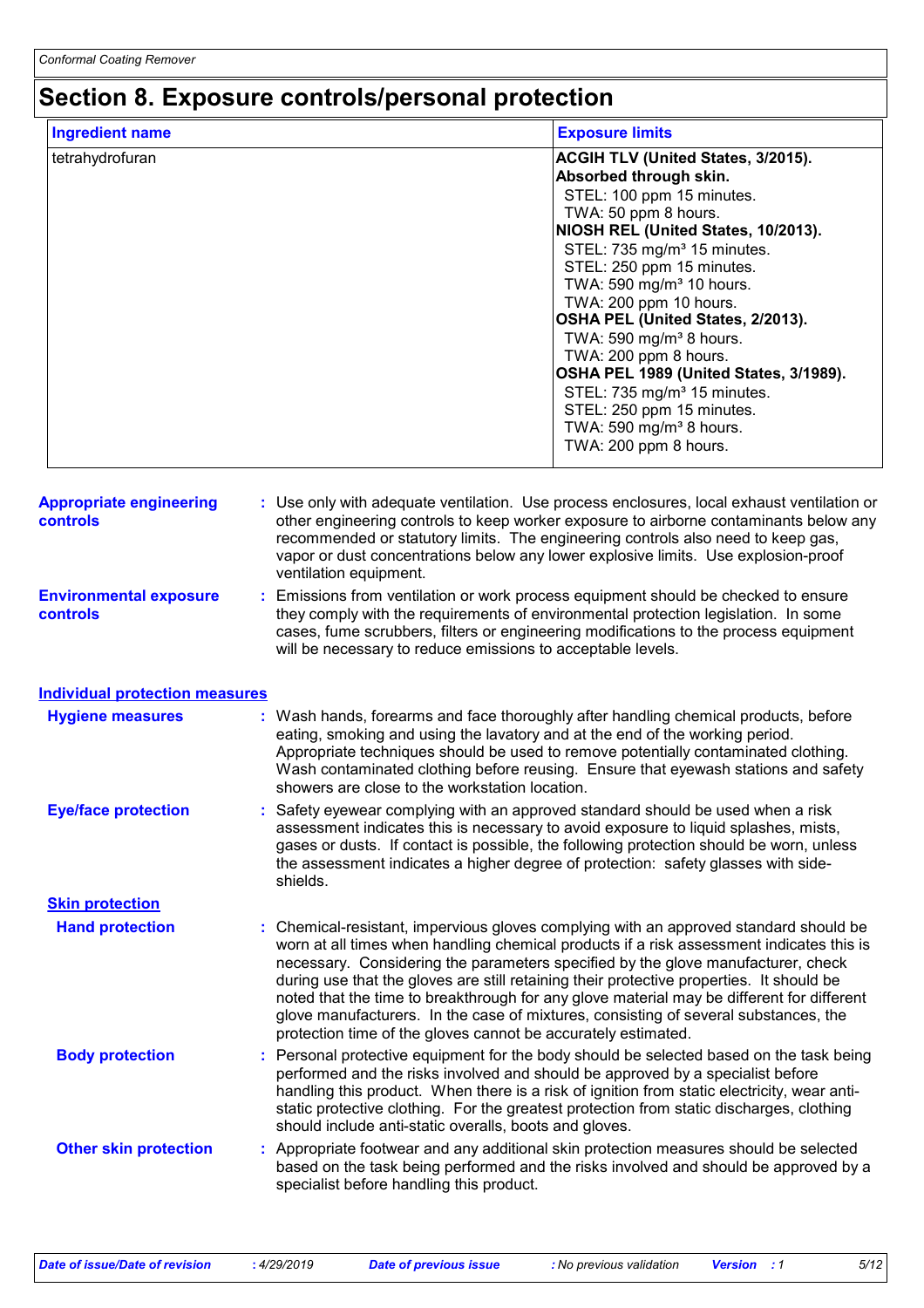### **Section 8. Exposure controls/personal protection**

```
Respiratory protection :
```
Based on the hazard and potential for exposure, select a respirator that meets the appropriate standard or certification. Respirators must be used according to a respiratory protection program to ensure proper fitting, training, and other important aspects of use.

# **Section 9. Physical and chemical properties**

| <b>Appearance</b>                                 |    |                                             |
|---------------------------------------------------|----|---------------------------------------------|
| <b>Physical state</b>                             |    | $:$ Liquid.                                 |
| <b>Color</b>                                      |    | : Clear. Colorless.                         |
| Odor                                              |    | Aromatic.                                   |
| <b>Odor threshold</b>                             |    | : Not available.                            |
| рH                                                |    | Not available.                              |
| <b>Melting point</b>                              |    | Not available.                              |
| <b>Boiling point</b>                              |    | : Not available.                            |
| <b>Flash point</b>                                |    | Closed cup: -14.4°C (6.1°F) [Tagliabue.]    |
| <b>Evaporation rate</b>                           |    | Not available.                              |
| <b>Flammability (solid, gas)</b>                  |    | Not available.                              |
| Lower and upper explosive<br>(flammable) limits   |    | $:$ Lower: 2%<br>Upper: 11.8%               |
| <b>Vapor pressure</b>                             |    | $: 17.3$ kPa (130 mm Hg) [room temperature] |
| <b>Vapor density</b>                              |    | : $2.5$ [Air = 1]                           |
| <b>Relative density</b>                           |    | Not available.                              |
| <b>Solubility</b>                                 |    | $:$ Not available.                          |
| <b>Solubility in water</b>                        |    | : Not available.                            |
| <b>Partition coefficient: n-</b><br>octanol/water |    | $:$ Not available.                          |
| <b>Auto-ignition temperature</b>                  |    | : $321^{\circ}$ C (609.8 $^{\circ}$ F)      |
| <b>Decomposition temperature</b>                  | ÷. | Not available.                              |
| <b>Viscosity</b>                                  |    | Not available.                              |
| Flow time (ISO 2431)                              |    | Not available.                              |

### **Section 10. Stability and reactivity**

| <b>Reactivity</b>                                   | : No specific test data related to reactivity available for this product or its ingredients.                                                                                                                                               |
|-----------------------------------------------------|--------------------------------------------------------------------------------------------------------------------------------------------------------------------------------------------------------------------------------------------|
| <b>Chemical stability</b>                           | : The product is stable.                                                                                                                                                                                                                   |
| <b>Possibility of hazardous</b><br><b>reactions</b> | : Under normal conditions of storage and use, hazardous reactions will not occur.                                                                                                                                                          |
| <b>Conditions to avoid</b>                          | : Avoid all possible sources of ignition (spark or flame). Do not pressurize, cut, weld,<br>braze, solder, drill, grind or expose containers to heat or sources of ignition. Do not<br>allow vapor to accumulate in low or confined areas. |
| <b>Incompatible materials</b>                       | : Reactive or incompatible with the following materials:<br>oxidizing materials                                                                                                                                                            |
| <b>Hazardous decomposition</b><br>products          | : Under normal conditions of storage and use, hazardous decomposition products should<br>not be produced.                                                                                                                                  |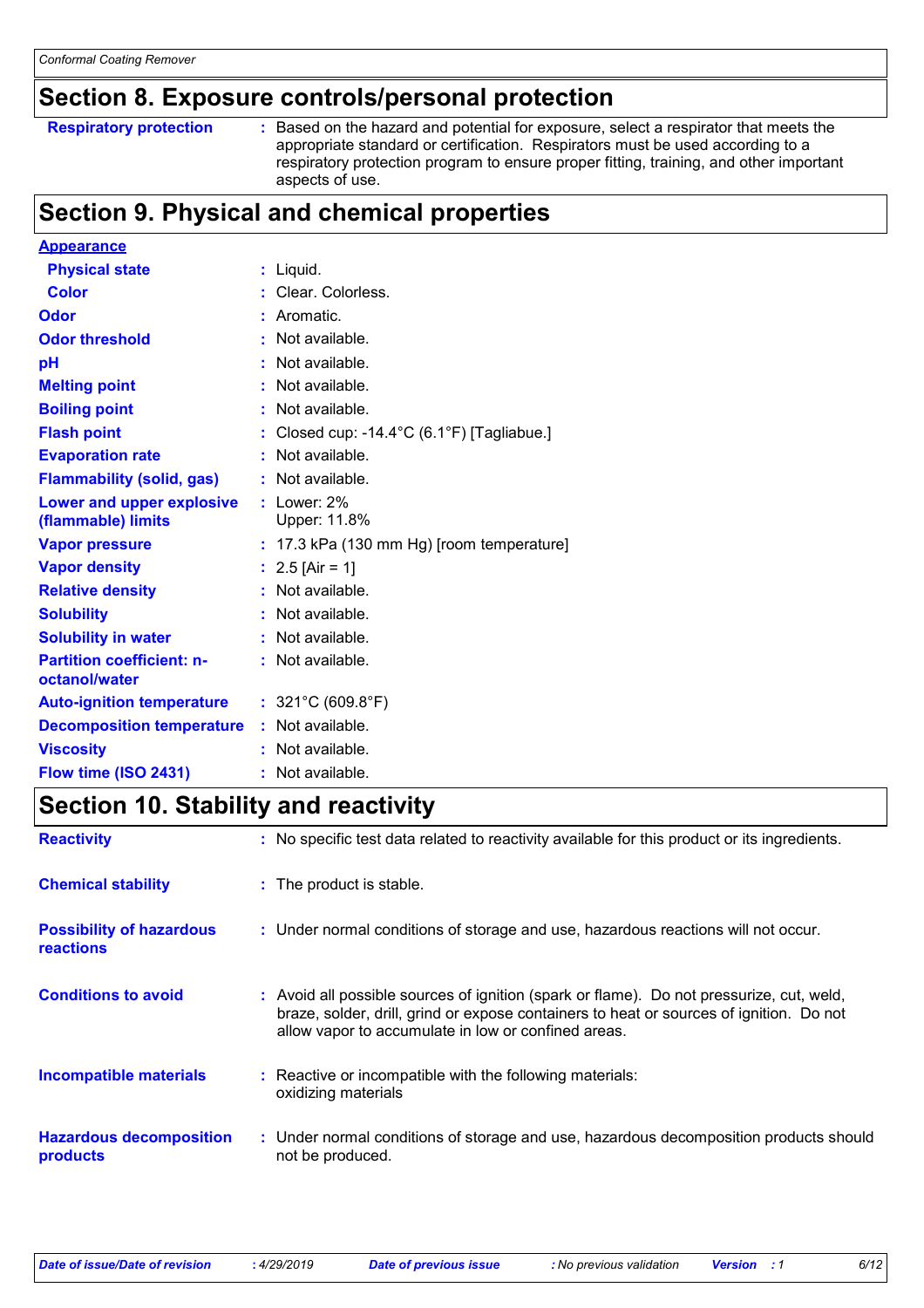# **Section 11. Toxicological information**

### **Information on toxicological effects**

### **Acute toxicity**

| <b>Product/ingredient name</b> | <b>Result</b> | <b>Species</b> | <b>Dose</b> | <b>Exposure</b> |
|--------------------------------|---------------|----------------|-------------|-----------------|
| l tetrahydrofuran              | LD50 Oral     | Rat            | 1650 mg/kg  |                 |

### **Irritation/Corrosion**

Not available.

### **Sensitization**

Not available.

### **Mutagenicity**

Not available.

#### **Carcinogenicity**

Not available.

### **Reproductive toxicity**

Not available.

### **Teratogenicity**

Not available.

### **Specific target organ toxicity (single exposure)**

Not available.

### **Specific target organ toxicity (repeated exposure)**

Not available.

### **Aspiration hazard**

Not available.

#### **Information on the likely :** Not available.

**routes of exposure Potential acute health effects**

| Eye contact         | : May cause eye irritation.                                                                              |
|---------------------|----------------------------------------------------------------------------------------------------------|
| <b>Inhalation</b>   | . At very high concentrations, can displace the normal air and cause suffocation from lack<br>of oxygen. |
| <b>Skin contact</b> | : May cause skin irritation.                                                                             |
| <b>Ingestion</b>    | : Harmful if swallowed.                                                                                  |

### **Symptoms related to the physical, chemical and toxicological characteristics**

| <b>Eye contact</b>  | : Adverse symptoms may include the following:<br>pain or irritation<br>redness<br>watering                                                    |
|---------------------|-----------------------------------------------------------------------------------------------------------------------------------------------|
| <b>Inhalation</b>   | : Adverse symptoms may include the following:<br>dizziness/vertigo<br>drowsiness/fatigue<br>headache<br>nausea or vomiting<br>unconsciousness |
| <b>Skin contact</b> | : Adverse symptoms may include the following:<br>irritation<br>redness<br>dryness<br>cracking                                                 |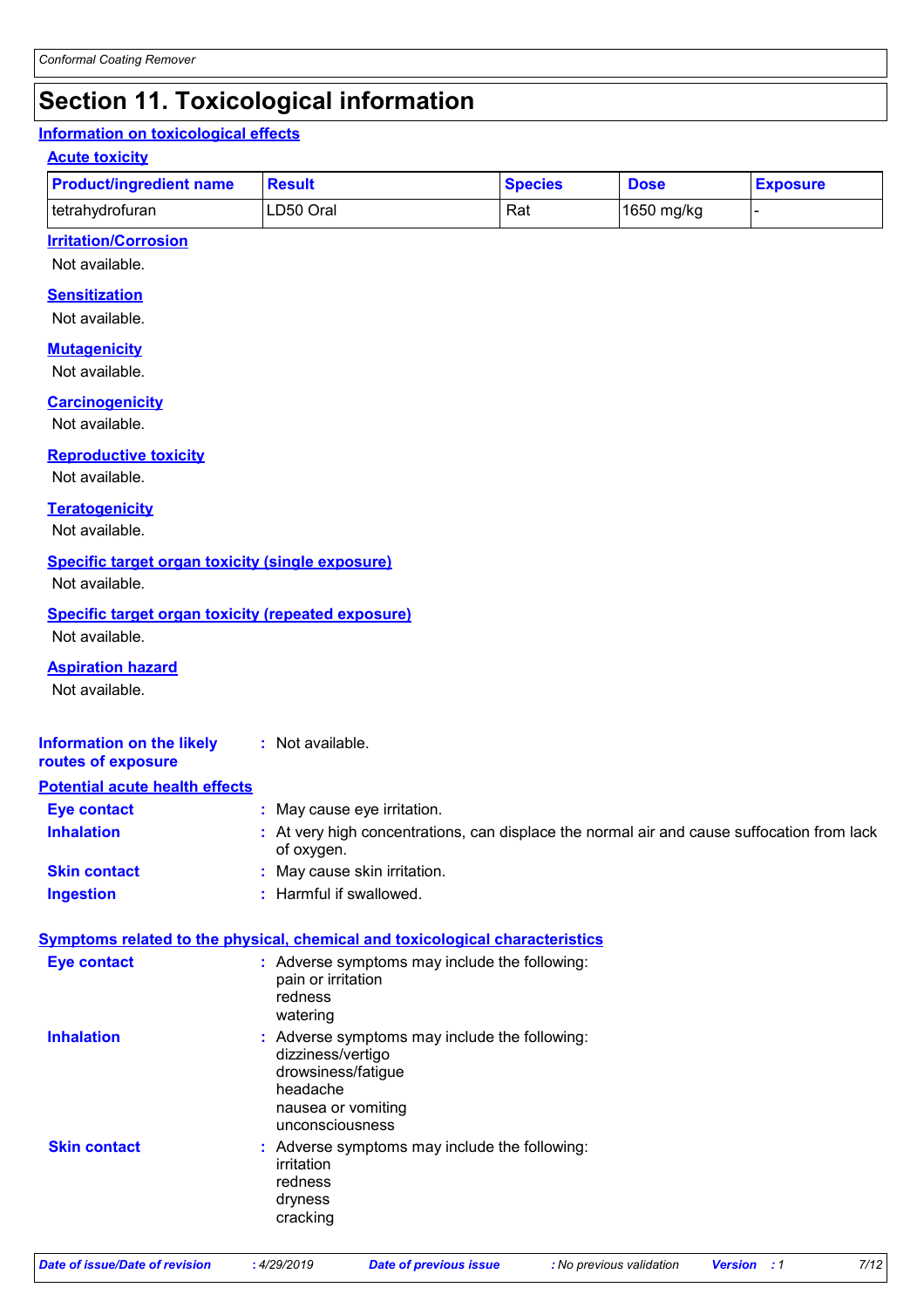# **Section 11. Toxicological information**

| <b>Ingestion</b>                        | : Adverse symptoms may include the following:<br>nausea or vomiting<br>stomach pains     |
|-----------------------------------------|------------------------------------------------------------------------------------------|
|                                         | Delayed and immediate effects and also chronic effects from short and long term exposure |
| <b>Short term exposure</b>              |                                                                                          |
| <b>Potential immediate</b><br>effects   | : Not available.                                                                         |
| <b>Potential delayed effects</b>        | $:$ Not available.                                                                       |
| <b>Long term exposure</b>               |                                                                                          |
| <b>Potential immediate</b><br>effects   | : Not available.                                                                         |
| <b>Potential delayed effects</b>        | $:$ Not available.                                                                       |
| <b>Potential chronic health effects</b> |                                                                                          |
| Not available.                          |                                                                                          |
| <b>General</b>                          | : No known significant effects or critical hazards.                                      |
| <b>Carcinogenicity</b>                  | : No known significant effects or critical hazards.                                      |
| <b>Mutagenicity</b>                     | : No known significant effects or critical hazards.                                      |
| <b>Teratogenicity</b>                   | : No known significant effects or critical hazards.                                      |
| <b>Developmental effects</b>            | : No known significant effects or critical hazards.                                      |
| <b>Fertility effects</b>                | : No known significant effects or critical hazards.                                      |
|                                         |                                                                                          |

#### **Numerical measures of toxicity Acute toxicity estimates**

| <b>ACULE LUAIGILY ESUILIQUES</b> |       |                  |
|----------------------------------|-------|------------------|
|                                  | Route | <b>ATE value</b> |
|                                  | Oral  | 1692.3 mg/kg     |

# **Section 12. Ecological information**

| <b>Toxicity</b> |  |
|-----------------|--|
|-----------------|--|

| <b>Product/ingredient name</b> | <b>Result</b>                                            | <b>Species</b>                         | <b>Exposure</b> |
|--------------------------------|----------------------------------------------------------|----------------------------------------|-----------------|
| tetrahydrofuran                | Acute LC50 2160000 to 2360000 µg/l<br><b>Fresh water</b> | Fish - Pimephales promelas             | 96 hours        |
|                                | Chronic NOEC 367 mg/l Fresh water                        | Fish - Pimephales promelas -<br>Embryo | 33 days         |

### **Persistence and degradability**

Not available.

### **Bioaccumulative potential**

| <b>Product/ingredient name</b> | <b>LoaP</b> <sub>ow</sub> | <b>BCI</b> | <b>Potential</b> |
|--------------------------------|---------------------------|------------|------------------|
| tetrahydrofuran                | 0.45                      |            | low              |

### **Mobility in soil**

| <b>Soil/water partition</b> | : Not available. |
|-----------------------------|------------------|
| <b>coefficient (Koc)</b>    |                  |
|                             |                  |

**Other adverse effects** : No known significant effects or critical hazards.

| Date of issue/Date of revision | 4/29/2019 | Date of previous issue | : No previous validation | Version | 8/12 |
|--------------------------------|-----------|------------------------|--------------------------|---------|------|
|                                |           |                        |                          |         |      |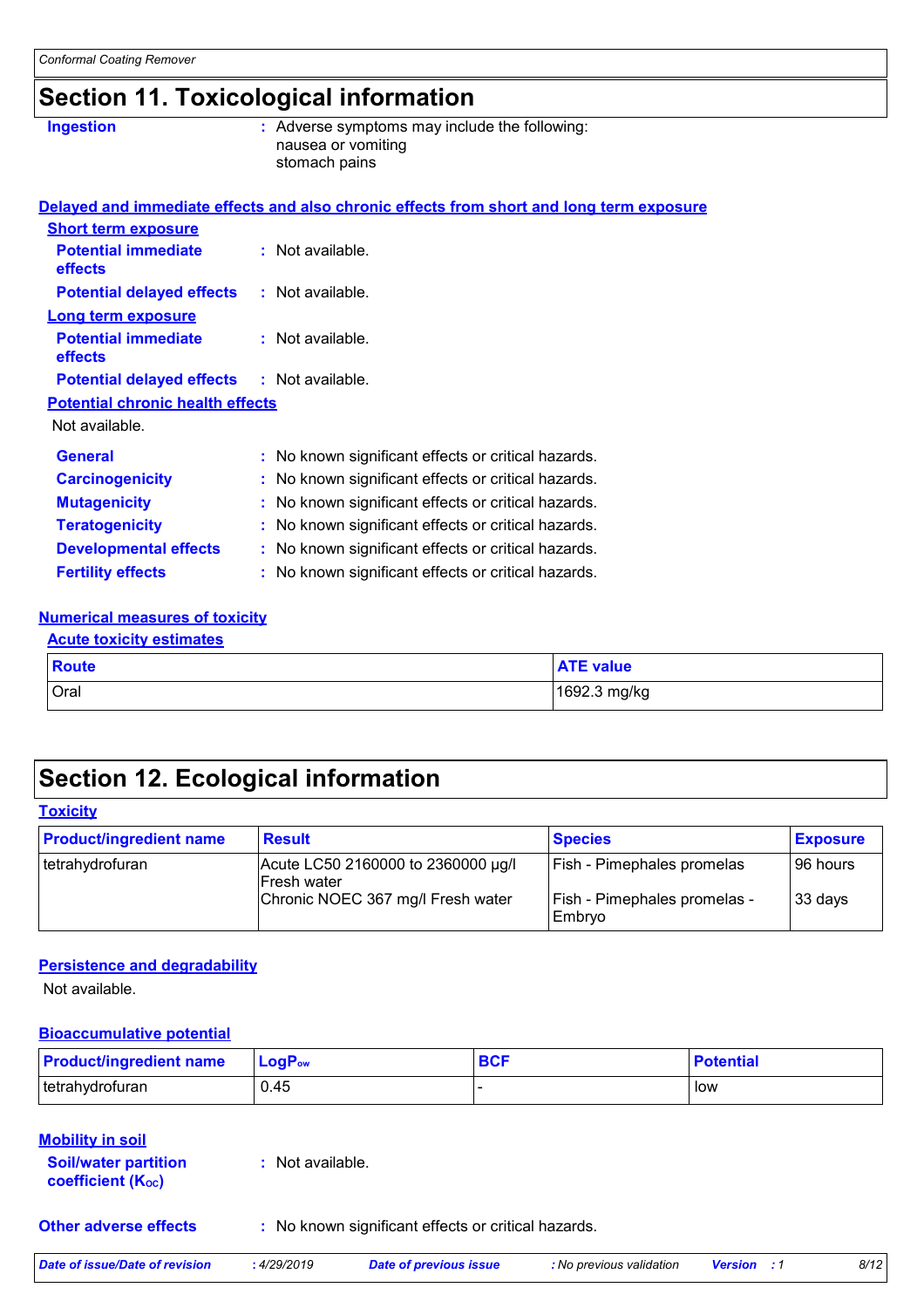### **Section 13. Disposal considerations**

**Disposal methods :**

The generation of waste should be avoided or minimized wherever possible. Disposal of this product, solutions and any by-products should at all times comply with the requirements of environmental protection and waste disposal legislation and any regional local authority requirements. Dispose of surplus and non-recyclable products via a licensed waste disposal contractor. Waste should not be disposed of untreated to the sewer unless fully compliant with the requirements of all authorities with jurisdiction. Waste packaging should be recycled. Incineration or landfill should only be considered when recycling is not feasible. This material and its container must be disposed of in a safe way. Care should be taken when handling emptied containers that have not been cleaned or rinsed out. Empty containers or liners may retain some product residues. Vapor from product residues may create a highly flammable or explosive atmosphere inside the container. Do not cut, weld or grind used containers unless they have been cleaned thoroughly internally. Avoid dispersal of spilled material and runoff and contact with soil, waterways, drains and sewers.

### **United States - RCRA Toxic hazardous waste "U" List**

| Ingredient                                 | CAS#     | <b>Status</b> | <b>Reference</b><br>number |
|--------------------------------------------|----------|---------------|----------------------------|
| Tetrahydrofuran (I); Furan, tetrahydro-(I) | 109-99-9 | Listed        | U213                       |

# **Section 14. Transport information**

|                                         | <b>DOT</b><br><b>Classification</b>                                                                                                                                                                                                                                                                                       | <b>TDG</b><br><b>Classification</b>                                                                                                                        | <b>Mexico</b><br><b>Classification</b> | <b>ADR/RID</b>                 | <b>IMDG</b>                | <b>IATA</b>     |
|-----------------------------------------|---------------------------------------------------------------------------------------------------------------------------------------------------------------------------------------------------------------------------------------------------------------------------------------------------------------------------|------------------------------------------------------------------------------------------------------------------------------------------------------------|----------------------------------------|--------------------------------|----------------------------|-----------------|
| <b>UN number</b>                        | <b>UN2056</b>                                                                                                                                                                                                                                                                                                             | <b>UN2056</b>                                                                                                                                              | <b>UN2056</b>                          | <b>UN2056</b>                  | <b>UN2056</b>              | <b>UN2056</b>   |
| <b>UN proper</b><br>shipping name       |                                                                                                                                                                                                                                                                                                                           | Tetrahydrofuran Tetrahydrofuran                                                                                                                            | Tetrahydrofuran                        | Tetrahydrofuran Terahydrofuran |                            | Tetrahydrofuran |
| <b>Transport</b><br>hazard class(es)    | 3                                                                                                                                                                                                                                                                                                                         | 3                                                                                                                                                          | 3                                      | $\mathfrak{S}$                 | 3                          | 3               |
| <b>Packing group</b>                    | $\mathbf{II}$                                                                                                                                                                                                                                                                                                             | $\ensuremath{\mathsf{II}}$                                                                                                                                 | $\mathbf{I}$                           |                                | $\ensuremath{\mathsf{II}}$ | $\mathbf{II}$   |
| <b>Environmental</b><br>hazards         | No.                                                                                                                                                                                                                                                                                                                       | No.                                                                                                                                                        | No.                                    | No.                            | No.                        | No.             |
| <b>Additional</b><br><b>information</b> | <b>Reportable</b><br>quantity<br>1025.6 lbs /<br>465.64 kg [138.<br>84 gal / 525.55<br>L1<br>Package sizes<br>shipped in<br>quantities less<br>than the<br>product<br>reportable<br>quantity are<br>not subject to<br>the RQ<br>(reportable<br>quantity)<br>transportation<br>requirements.<br>Small qty<br>exemption, 49 | Product<br>classified as<br>per the<br>following<br>sections of the<br>Transportation<br>of Dangerous<br>Goods<br>Regulations: 2.<br>18-2.19 (Class<br>3). |                                        |                                |                            |                 |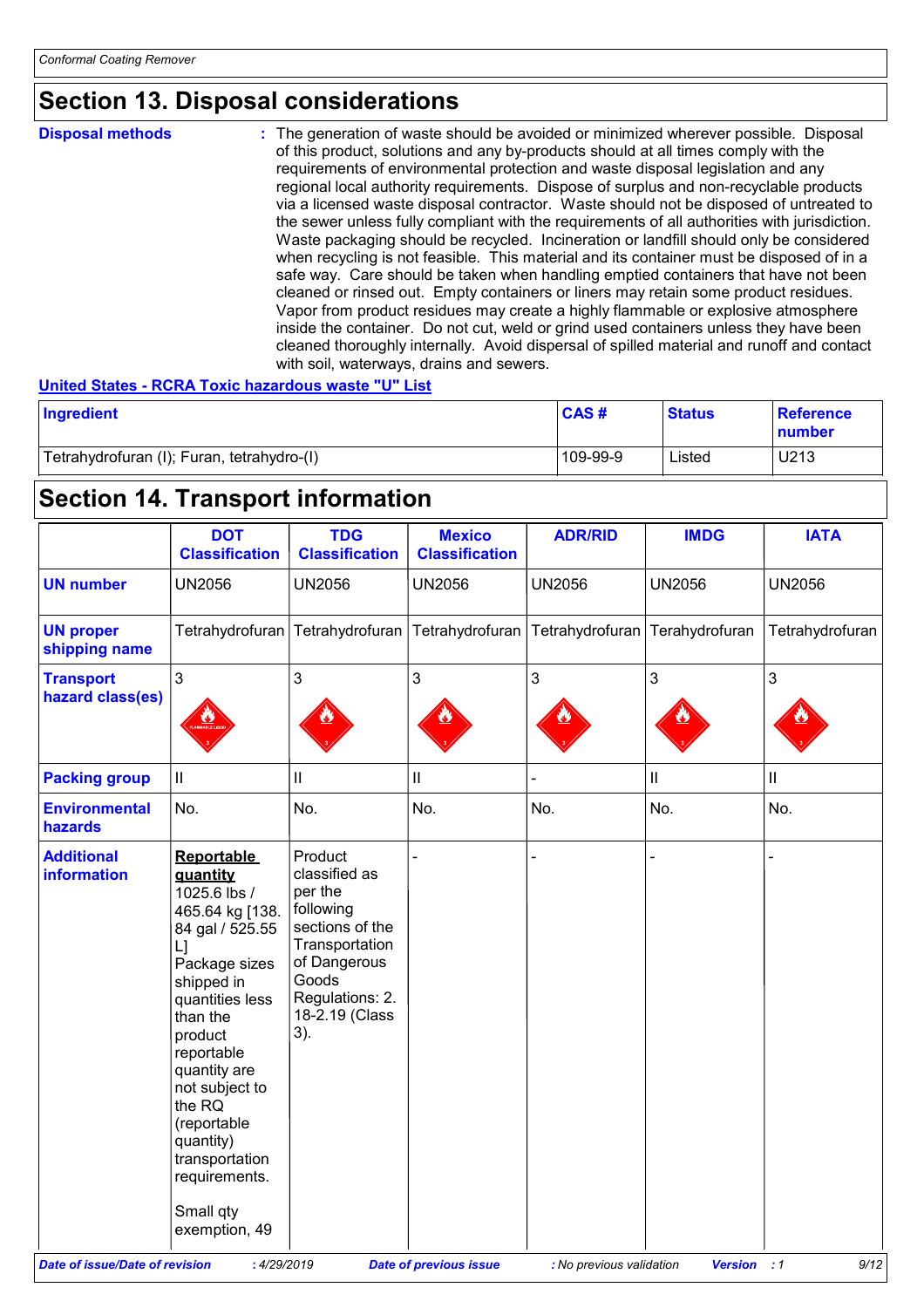### **Section 14. Transport information**

| CFR 173.4 (a)       |  |  |  |
|---------------------|--|--|--|
| $\overline{A}$<br>. |  |  |  |
|                     |  |  |  |

### **Special precautions for user Transport within user's premises:** always transport in closed containers that are **:** upright and secure. Ensure that persons transporting the product know what to do in the event of an accident or spillage.

**Transport in bulk according :** Not available. **to Annex II of MARPOL and the IBC Code**

### **Section 15. Regulatory information**

| <b>U.S. Federal regulations</b>                                                   | : TSCA 8(a) PAIR: tetrahydrofuran                                         |                       |                                                |                 |                                                 |                                                 |
|-----------------------------------------------------------------------------------|---------------------------------------------------------------------------|-----------------------|------------------------------------------------|-----------------|-------------------------------------------------|-------------------------------------------------|
|                                                                                   | TSCA 8(a) CDR Exempt/Partial exemption: Not determined                    |                       |                                                |                 |                                                 |                                                 |
|                                                                                   | United States inventory (TSCA 8b): All components are listed or exempted. |                       |                                                |                 |                                                 |                                                 |
| <b>Clean Air Act Section 112</b><br>(b) Hazardous Air<br><b>Pollutants (HAPs)</b> | : Not listed                                                              |                       |                                                |                 |                                                 |                                                 |
| <b>Clean Air Act Section 602</b><br><b>Class I Substances</b>                     | : Not listed                                                              |                       |                                                |                 |                                                 |                                                 |
| <b>Clean Air Act Section 602</b><br><b>Class II Substances</b>                    | : Not listed                                                              |                       |                                                |                 |                                                 |                                                 |
| <b>DEA List I Chemicals</b><br>(Precursor Chemicals)                              | : Not listed                                                              |                       |                                                |                 |                                                 |                                                 |
| <b>DEA List II Chemicals</b><br><b>(Essential Chemicals)</b>                      | : Not listed                                                              |                       |                                                |                 |                                                 |                                                 |
| <b>SARA 302/304</b>                                                               |                                                                           |                       |                                                |                 |                                                 |                                                 |
| <b>Composition/information on ingredients</b>                                     |                                                                           |                       |                                                |                 |                                                 |                                                 |
| No products were found.                                                           |                                                                           |                       |                                                |                 |                                                 |                                                 |
| <b>SARA 304 RQ</b>                                                                | : Not applicable.                                                         |                       |                                                |                 |                                                 |                                                 |
| <b>SARA 311/312</b>                                                               |                                                                           |                       |                                                |                 |                                                 |                                                 |
| <b>Classification</b>                                                             | $:$ Fire hazard<br>Immediate (acute) health hazard                        |                       |                                                |                 |                                                 |                                                 |
| <b>Composition/information on ingredients</b>                                     |                                                                           |                       |                                                |                 |                                                 |                                                 |
| <b>Name</b>                                                                       | $\frac{9}{6}$                                                             | <b>Fire</b><br>hazard | <b>Sudden</b><br>release of<br><b>pressure</b> | <b>Reactive</b> | <b>Immediate</b><br>(acute)<br>health<br>hazard | <b>Delayed</b><br>(chronic)<br>health<br>hazard |
| tetrahydrofuran                                                                   | ≥90                                                                       | Yes.                  | No.                                            | No.             | Yes.                                            | No.                                             |
| <b>State requlations</b>                                                          |                                                                           |                       |                                                |                 |                                                 |                                                 |
| <b>Massachusetts</b>                                                              | : The following components are listed: TETRAHYDROFURAN; BUTYLENE OXIDE    |                       |                                                |                 |                                                 |                                                 |
| <b>New York</b>                                                                   | : The following components are listed: Tetrahydrofuran                    |                       |                                                |                 |                                                 |                                                 |
| <b>New Jersey</b>                                                                 | The following components are listed: TETRAHYDROFURAN; 1,4-EPOXYBUTANE     |                       |                                                |                 |                                                 |                                                 |

**Pennsylvania :** The following components are listed: FURAN, TETRAHYDRO-

### **International regulations**

### **Chemical Weapon Convention List Schedules I, II & III Chemicals** Not listed.

### **Montreal Protocol (Annexes A, B, C, E)**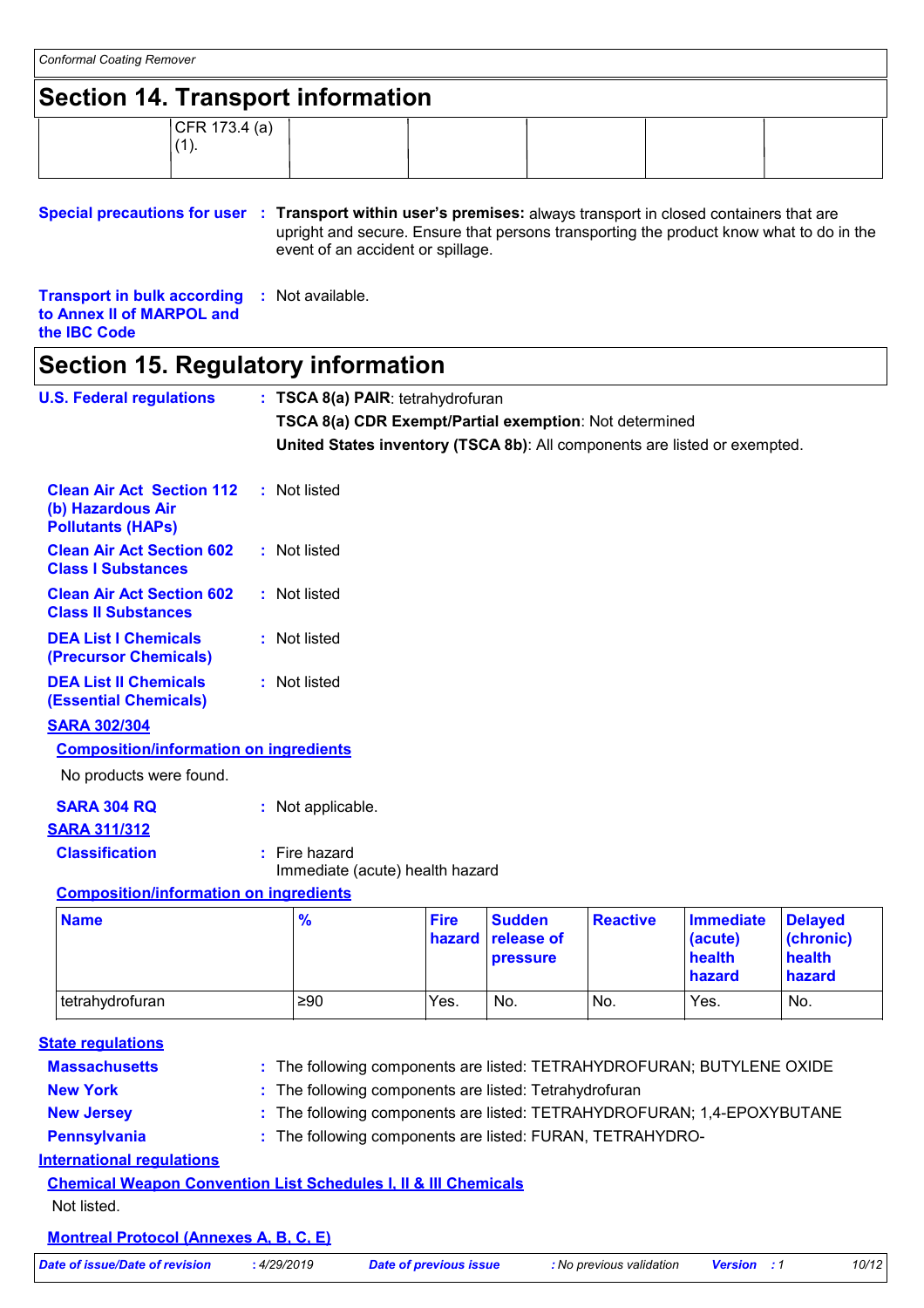# **Section 15. Regulatory information**

Not listed.

| <b>Stockholm Convention on Persistent Organic Pollutants</b> |  |
|--------------------------------------------------------------|--|
| Not listed.                                                  |  |
| <b>Rotterdam Convention on Prior Informed Consent (PIC)</b>  |  |

Not listed.

### **UNECE Aarhus Protocol on POPs and Heavy Metals** Not listed.

|  | <b>nternational lists</b> |  |
|--|---------------------------|--|
|  |                           |  |

| <b>National inventory</b> |                                                                                                             |
|---------------------------|-------------------------------------------------------------------------------------------------------------|
| <b>Australia</b>          | : All components are listed or exempted.                                                                    |
| <b>Canada</b>             | : All components are listed or exempted.                                                                    |
| <b>China</b>              | : All components are listed or exempted.                                                                    |
| <b>Europe</b>             | : All components are listed or exempted.                                                                    |
| <b>Japan</b>              | : Japan inventory (ENCS): All components are listed or exempted.<br>Japan inventory (ISHL): Not determined. |
| <b>Malaysia</b>           | : All components are listed or exempted.                                                                    |
| <b>New Zealand</b>        | : All components are listed or exempted.                                                                    |
| <b>Philippines</b>        | : All components are listed or exempted.                                                                    |
| <b>Republic of Korea</b>  | : All components are listed or exempted.                                                                    |
| <b>Taiwan</b>             | : All components are listed or exempted.                                                                    |
| <b>Turkey</b>             | : All components are listed or exempted.                                                                    |

### **Section 16. Other information**

### **Hazardous Material Information System (U.S.A.)**



**Caution: HMIS® ratings are based on a 0-4 rating scale, with 0 representing minimal hazards or risks, and 4 representing significant hazards or risks Although HMIS® ratings are not required on SDSs under 29 CFR 1910. 1200, the preparer may choose to provide them. HMIS® ratings are to be used with a fully implemented HMIS® program. HMIS® is a registered mark of the National Paint & Coatings Association (NPCA). HMIS® materials may be purchased exclusively from J. J. Keller (800) 327-6868.**

**The customer is responsible for determining the PPE code for this material.**

**National Fire Protection Association (U.S.A.)**



**Reprinted with permission from NFPA 704-2001, Identification of the Hazards of Materials for Emergency Response Copyright ©1997, National Fire Protection Association, Quincy, MA 02269. This reprinted material is not the complete and official position of the National Fire Protection Association, on the referenced subject which is represented only by the standard in its entirety.**

**Copyright ©2001, National Fire Protection Association, Quincy, MA 02269. This warning system is intended to be interpreted and applied only by properly trained individuals to identify fire, health and reactivity hazards of chemicals. The user is referred to certain limited number of chemicals with recommended classifications in NFPA 49 and NFPA 325, which would be used as a guideline only. Whether the chemicals are classified by NFPA or not, anyone using the 704 systems to classify chemicals does so at their own risk.**